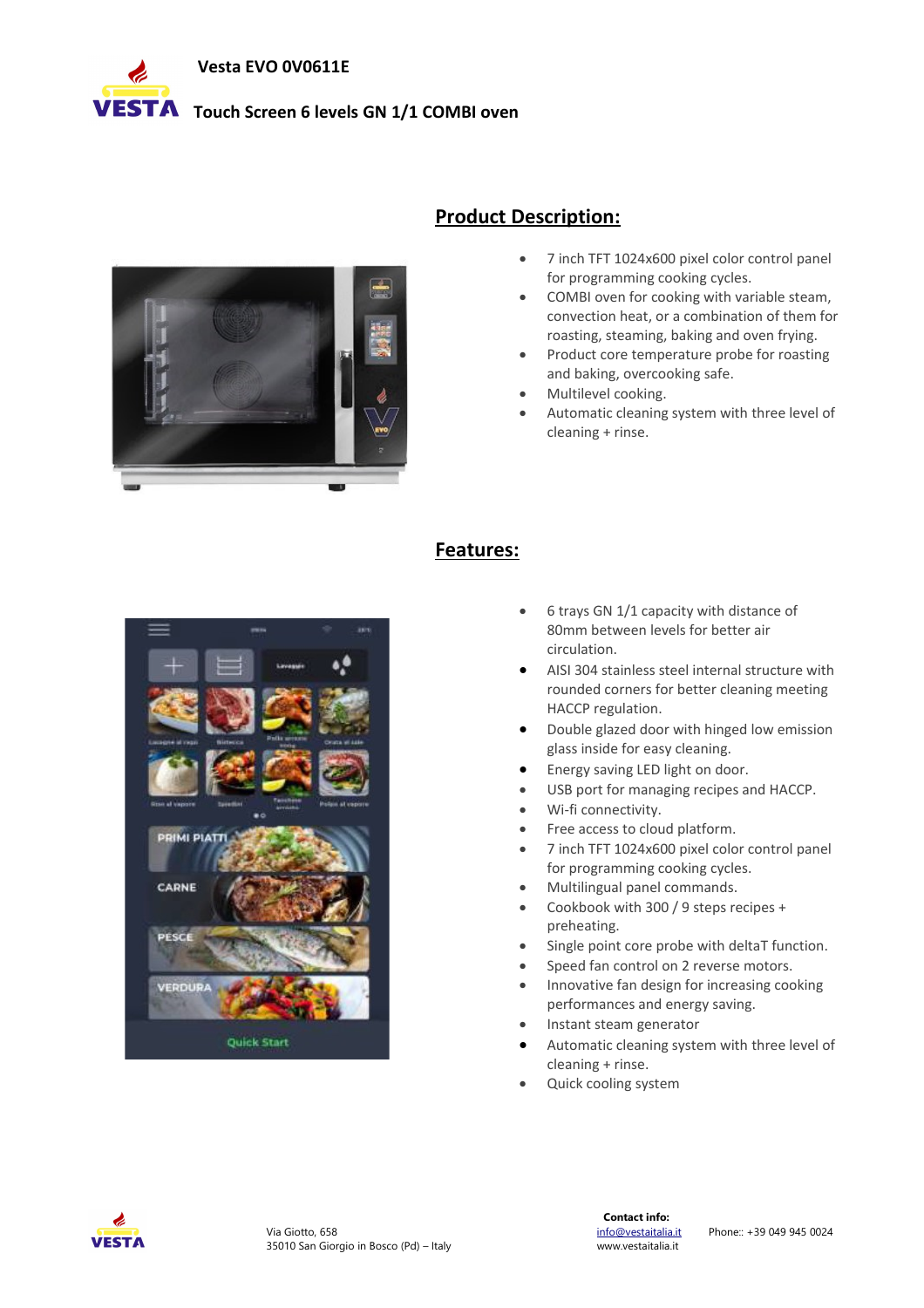

**VESTA** Touch Screen 6 levels GN 1/1 COMBI oven

# **Specification:**







# **Electrical Specification:**

| Model        | Voltage      | Hertz                     | Power                      | Cable           |
|--------------|--------------|---------------------------|----------------------------|-----------------|
| $0\sqrt{06}$ | 3N-380/400 V | 50-60<br>$^{\prime}$ 0 Hz | ' Kw<br>$\sim$<br>4<br>J.T | cable<br>mt<br> |

# **Water Requirements:**

Vesta Srl always suggest to install a water softener to preserve the functionality of all the oven components exposed to water (ie steam generator, solenoid valves, automatic washing system).

- $\bullet$  WATER INLET:  $\frac{3}{4}$ "
- WATER PRESSURE: 2-4 BARS
- WATER DRAIN: 32mm hot water resistant.